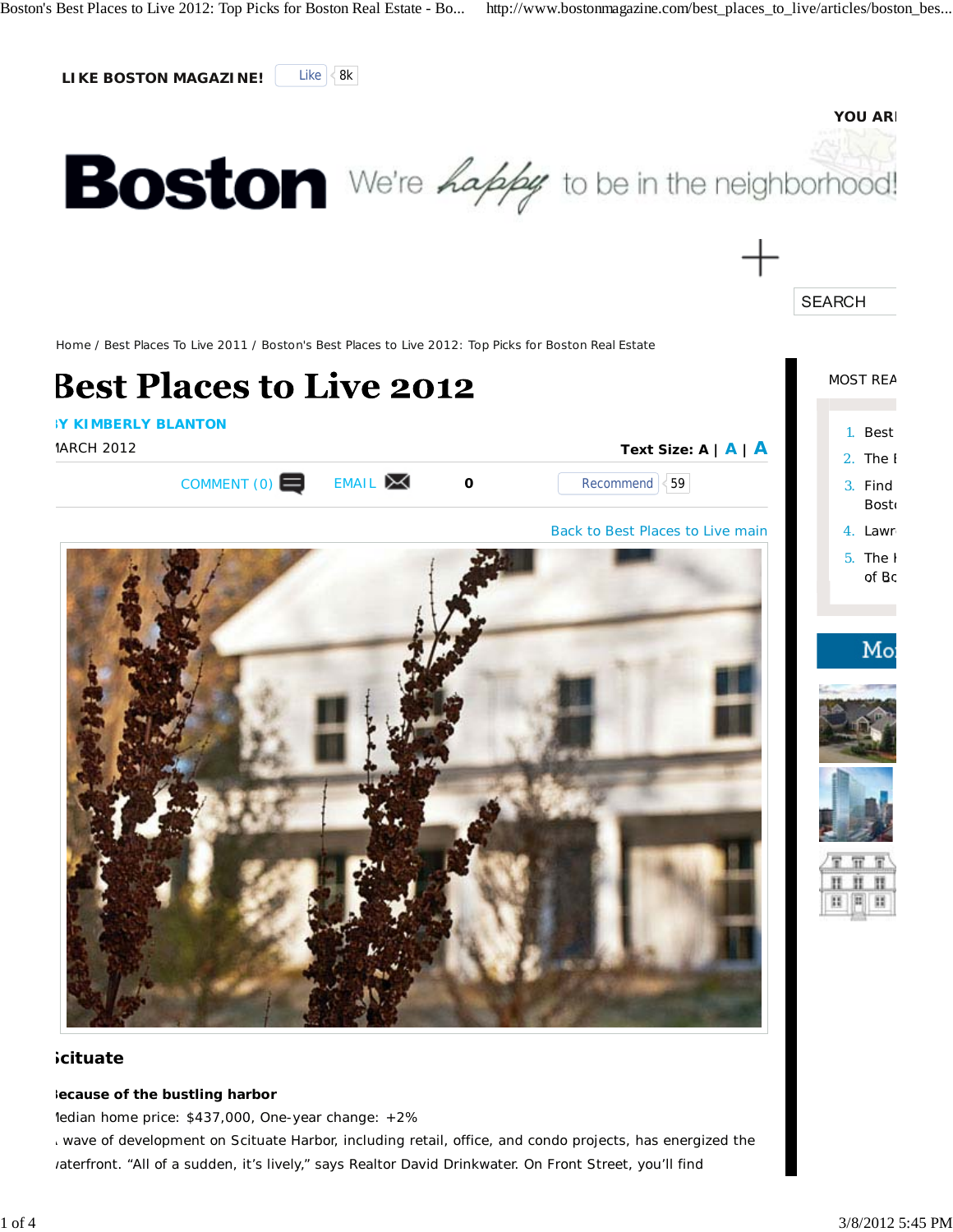Wishbones pet boutique, food and gift shop Roman Table, the rehabbed cinema, and seafood eatery Oro. n 2009 three local families reopened the 29-room Inn at Scituate Harbor, and its Dogwatch bar attracts reekend crowds.

# **Topsfield**

#### **Because the great outdoors are your backyard**

#### *Median home price: \$415,700, One-year change: -4%*

lost people know only one thing about Topsfield: the annual fall fair, which features piglet races and giant pumpkins. But this rural community of beautiful old homes and horse farms offers more than just a slice f Americana — it's also a recreational hub for folks of all ages. Topsfield recently completed a two-mile ail trail that's part of the proposed 28-mile Border to Boston Trail, which will eventually run from Peabody o Salisbury. Then there are the large swaths of Bradley Palmer State Park and the Ipswich Wildlife anctuary that fall within town lines. Baby boomers can park their bikes at the budding 55-plus English Commons community (customized town homes start around \$650,000), which sits on 69 serene acres ear the Putnamville Reservoir. But opportunities abound for buyers of all ages: Since 2006, prices here ave plunged by 34 percent.

## **Westwood**

#### **Because it offers rural charm** *and* **big-city amenities**

#### *Median home price: \$525,000, One-year change: -1%*

f you want to leave the Back Bay for an idyllic suburb but are terrified of giving up your Apple store, onsider Westwood. Retail addicts get their fix just across the town line at Dedham's open-air Legacy lace, which includes Stellabella Toys, Whole Foods, Anthropologie, and more. Yet pretty Westwood population under 15,000) retains its quaint character. And it's getting some upgrades: a new library, new uxury senior housing, and a recently expanded middle school to accommodate a baby boomlet. leighborhoods like Islington (prices start under \$300,000) and the Clapboardtree Street area (\$700,000 o \$1.2 million) feature tasteful postwar housing stock, while Stevens Farm (\$2 million and up)offers ewer construction, says agent Barbara Shea. And with an Amtrak station and two commuter-rail stops, hose who just can't shake their downtown-shopping habit can get back in a flash.

## **Winthrop**

#### **Because your commute could be a 25-minute cruise**

#### *Median home price: \$290,500, One-year change: -11%*

When Winthrop began running a \$6 weekday shuttle ferry to Rowes Wharf in downtown Boston last year, : opened up a world of possibilities for commuters in this 'burb northeast of the city (bonus points for free arking near the dock). But the ferry operated from just May to October, leaving residents out of luck uring the winter. Thankfully, town manager James McKenna hopes to offer year-round service aboard a own-owned vessel in the near future. Winthrop has also secured state funding for a walkway and bike rail that will run along the harbor. Bargain Capes, ranches, and Victorians abound on this 1.6-square-mile eninsula, where the median price has dropped 25 percent since 2006 - and every house is near the *r*ater.

# **Searc**

**Search** Search by C

# **Narrow**

Property Typ Price Max Price Min \$ Baths No N Bedrooms  $\Box$  Show or □ Show or